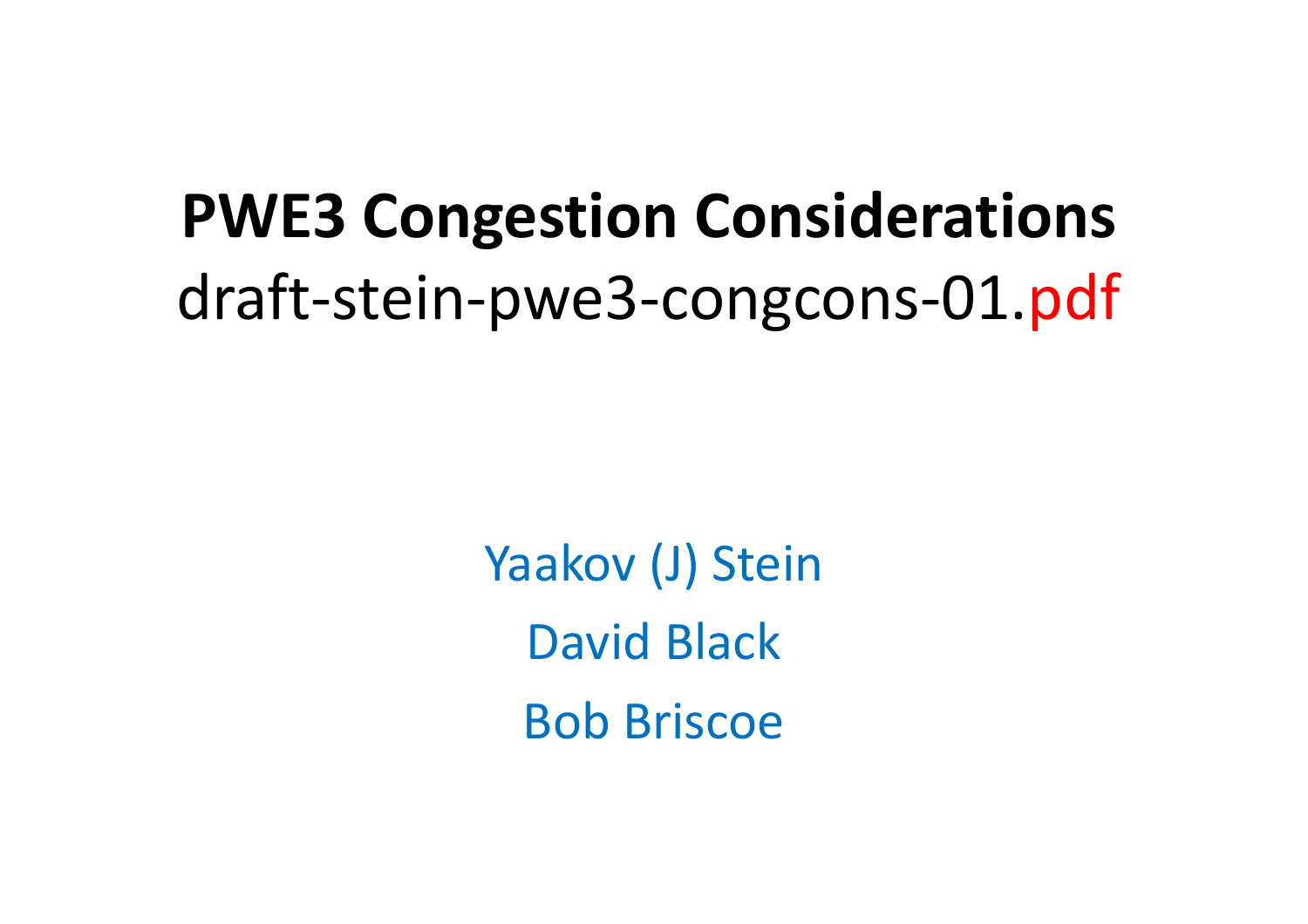### PW congestion as seen by PWE3

PWE3 was originally in the transport areabecause handling the congestion issue was considered critical

The TDM PW drafts were accepted by the IESG only after considerable work on their congestion considerations sections

The only draft that devoted entirely to a congestion issuedraft-stein-pwe3-ethpwcong was extremely limited in scopeand was abandoned due to lack of interest in the WG

PWE3 as a WG has a long-standing commitmentto deal with the congestion problem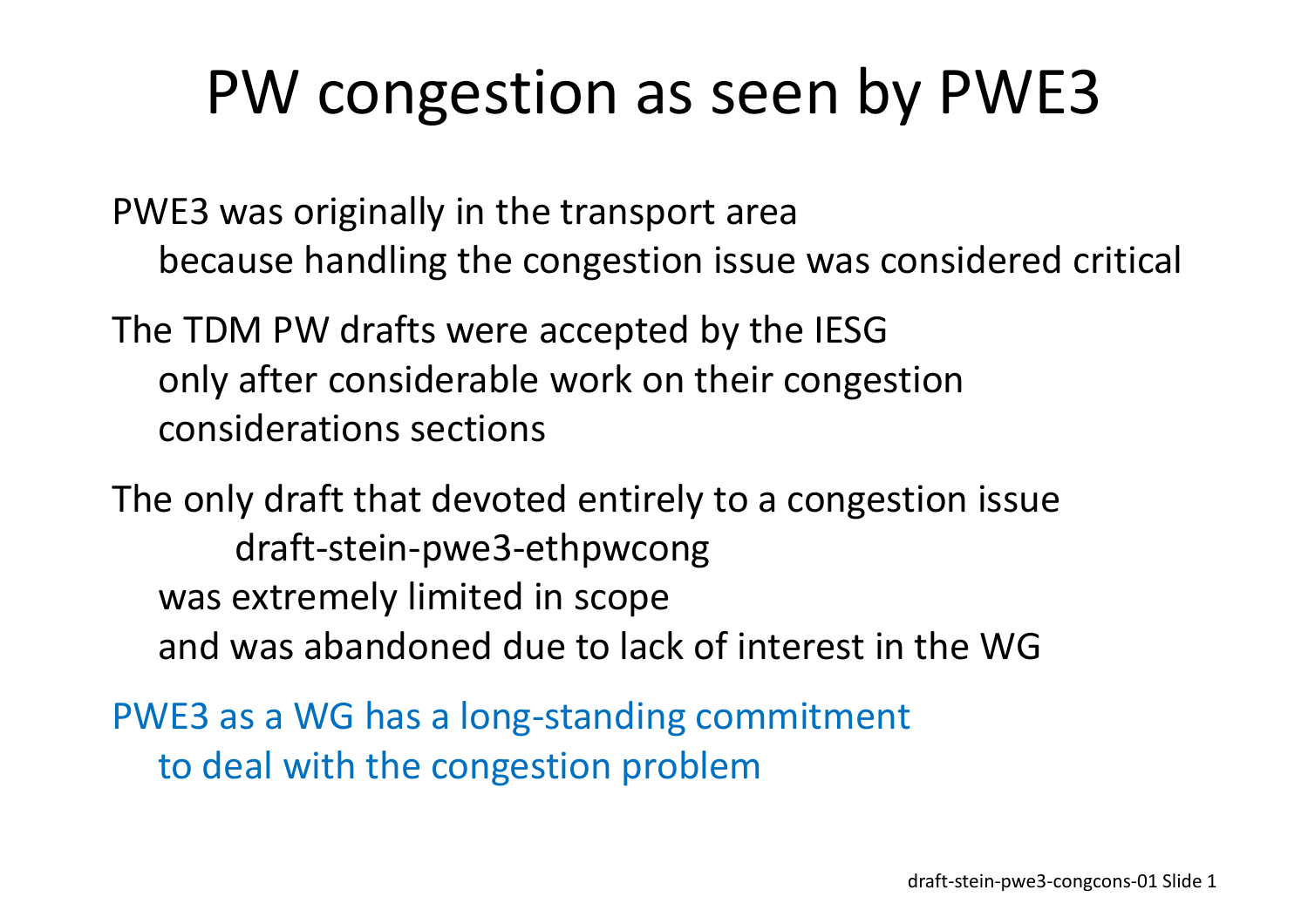# PW congestion as seen outside PWE3

The problem is often phrased as follows:

- $\bullet$  PW traffic may be carried over IP networks
	- L2TPv3 PWs
	- TDM PWs have native UDP/IP mode
	- MPLS PWs can be carried over IP using RFC 4023 (with or without GRE)

#### $\bullet$ **Theorem:**

If something is allowed by RFCs, then someone is going to do it

### $\bullet$ **Corollary:**

Someone is going to place PW traffic alongside and competing with TCP traffic

#### $\bullet$ **Conclusion:**

In *those* cases, PWs MUST behave in a fashion

that does not cause damage to congestion-responsive flows (RFC2914)

### $\bullet$ **Felony:**

PW traffic may not be inherently congestion-responsiveand PWE3 has not defined any congestion mechanisms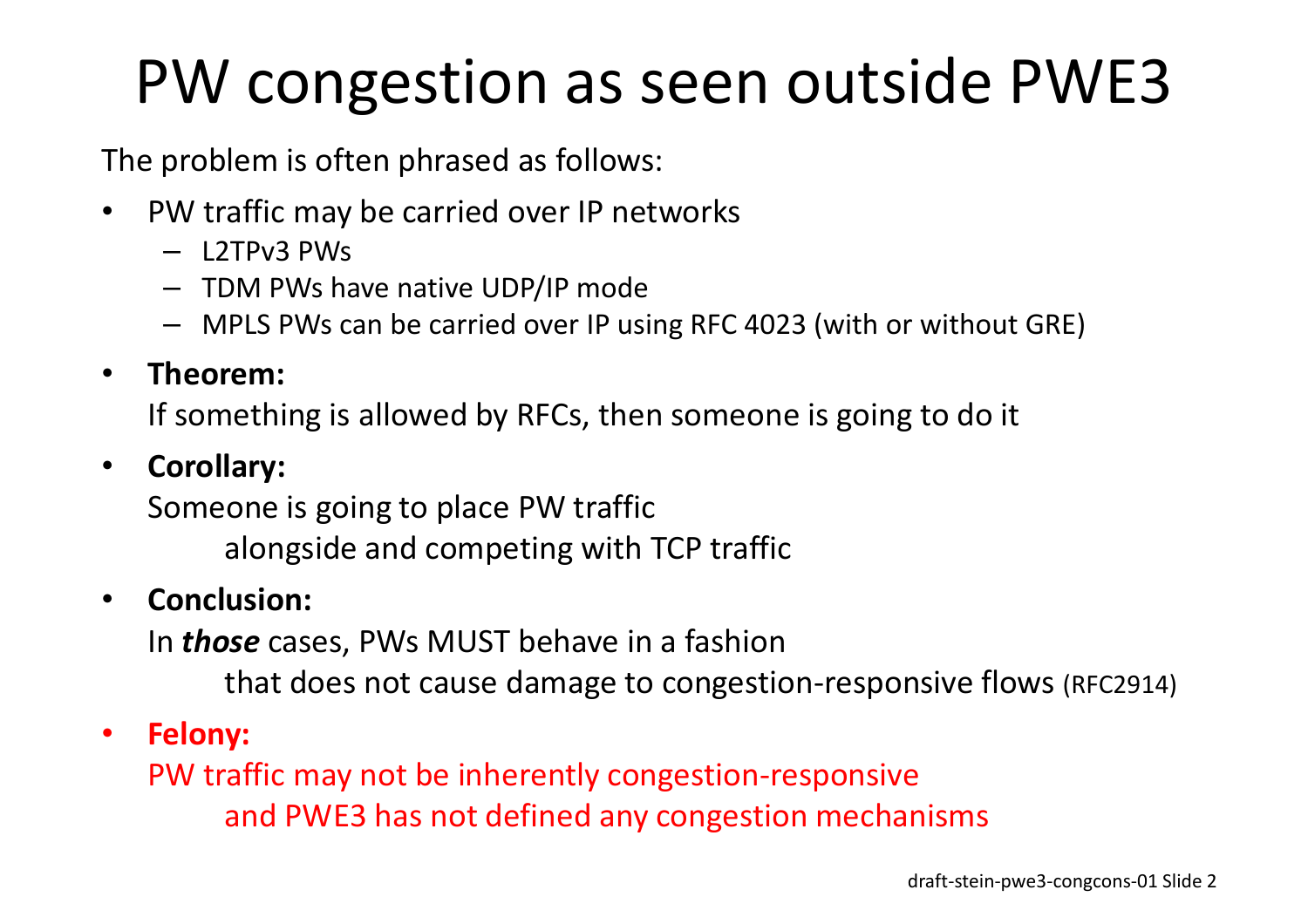## What has been suggested

Several solutions have been offered:

- $\bullet$ PWs should never be carried over IP
- $\bullet$ All PW traffic must be carried over TCP
- •All PW traffic must be carried over DCCP
- $\bullet$  PWE3 must design its ownTCP-friendly congestion response mechanism

Note, we adopt TCP friendliness (RFC 5348)as a *safe operational envelope* for the purposes of numerical analysisIn future work we may treat other conditions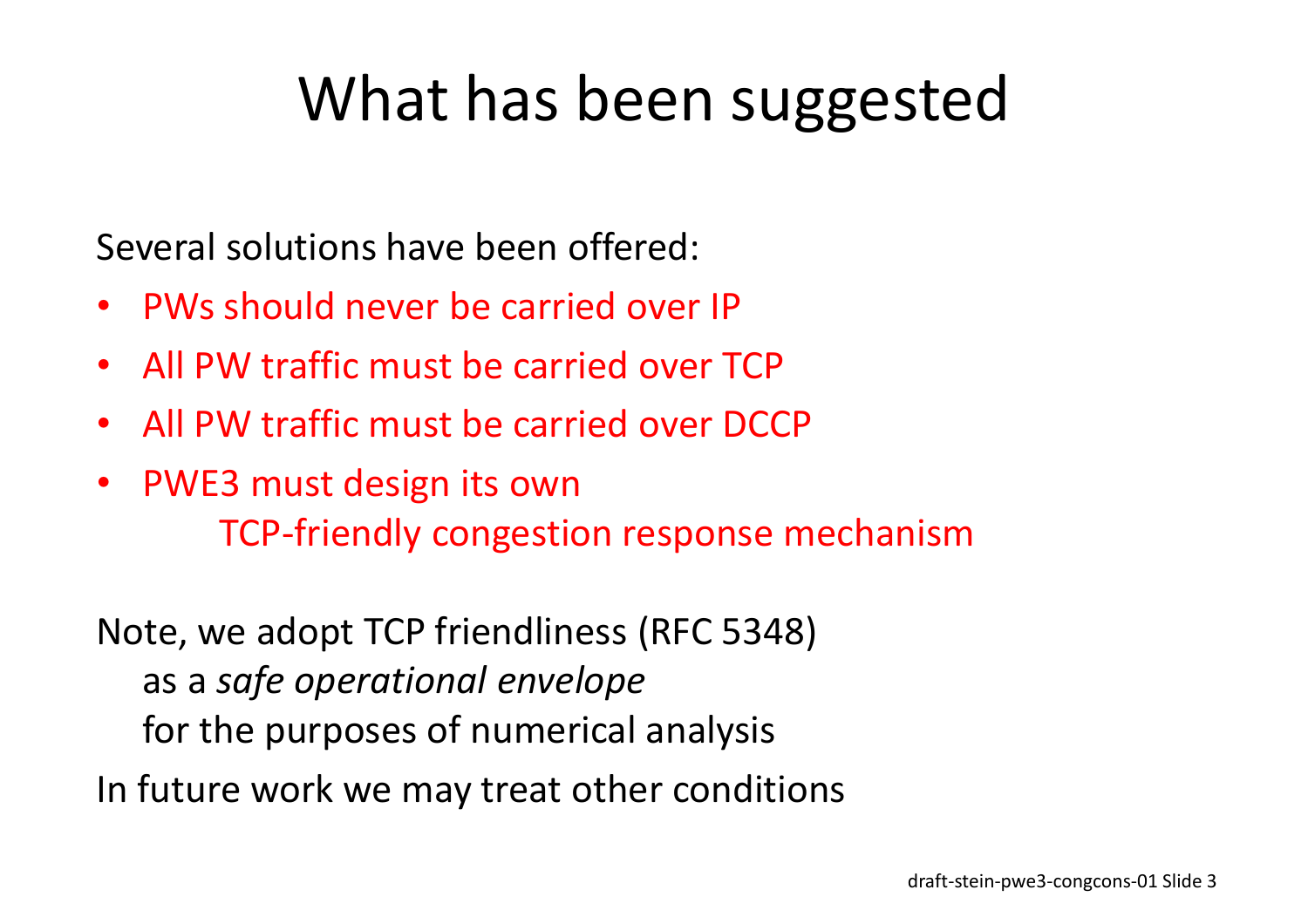## What this draft says …

Careful analysis shows that this problem may be much less serious than commonly imagined

We note that there are two distinct cases:

- 1) *elastic* PWs carrying congestion responsive traffice.g., Ethernet PWs carrying mostly TCP traffic
- 2) *inelastic* PWs that can not respond to congestione.g., TDM PWs (structure-agnostic or structure-aware)

We discover that

- 1) elastic PWs are automatically TCP-friendly and do not require any additional mechanisms
- 2) inelastic PWs are often TCP-friendly and usually do not require any additional mechanisms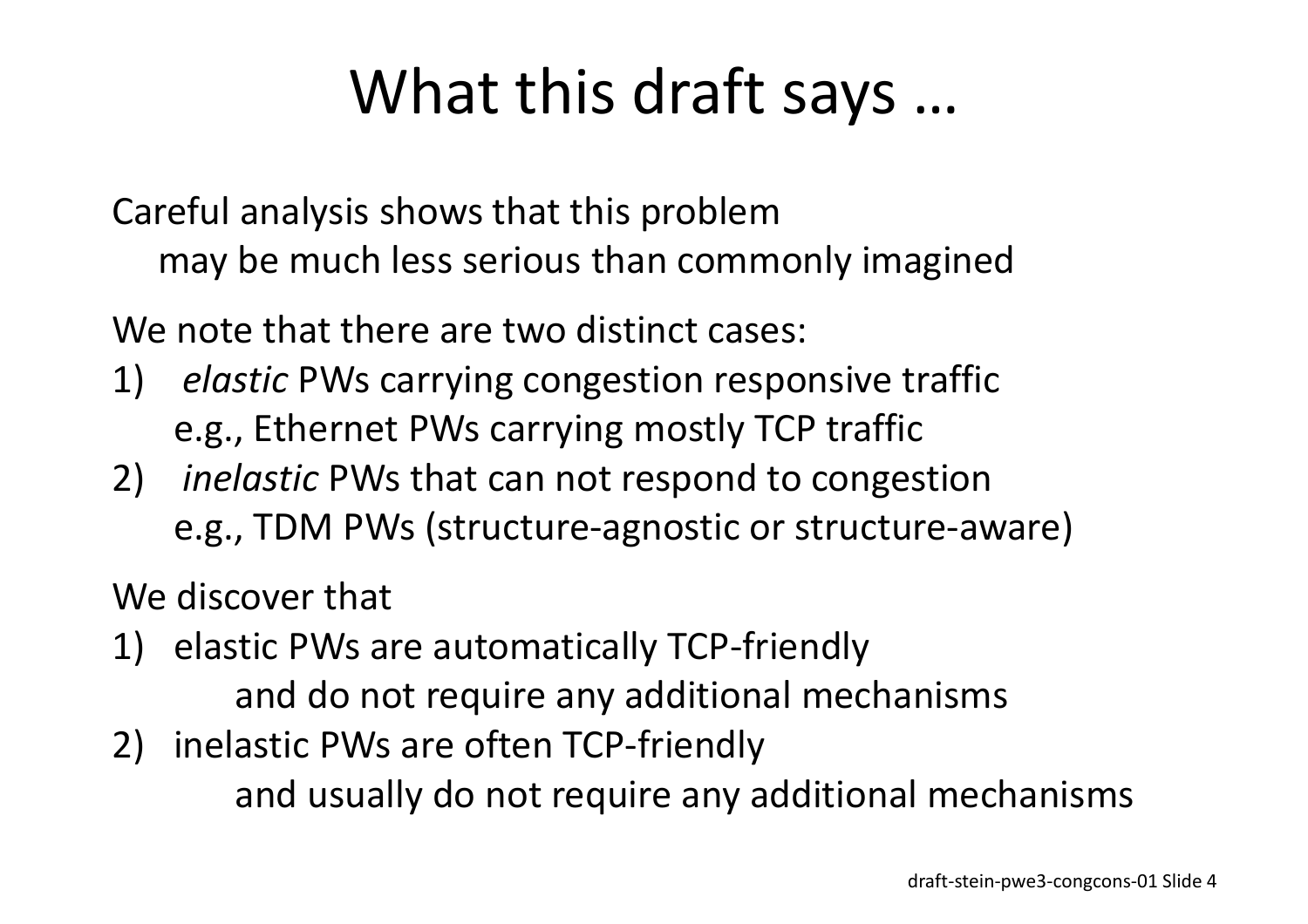# Elastic PWs

Analyzed case:Ethernet PWs carrying TCP traffic in parallel withTCP/IP packets

*It has been proposed to encapsulate PW packets in TCP/IPto ensure that the PW does not endanger the TCP flows*

However :

- •there is 1 PW packet per 1 TCP/IP packet
- •a single dropped packet causes the same back off to the TCP
- TCP flow is not rewarded or penalized for being inside PW

 PW (as an aggregate of N flow) backs off much less (in percentage) than a single TCP flow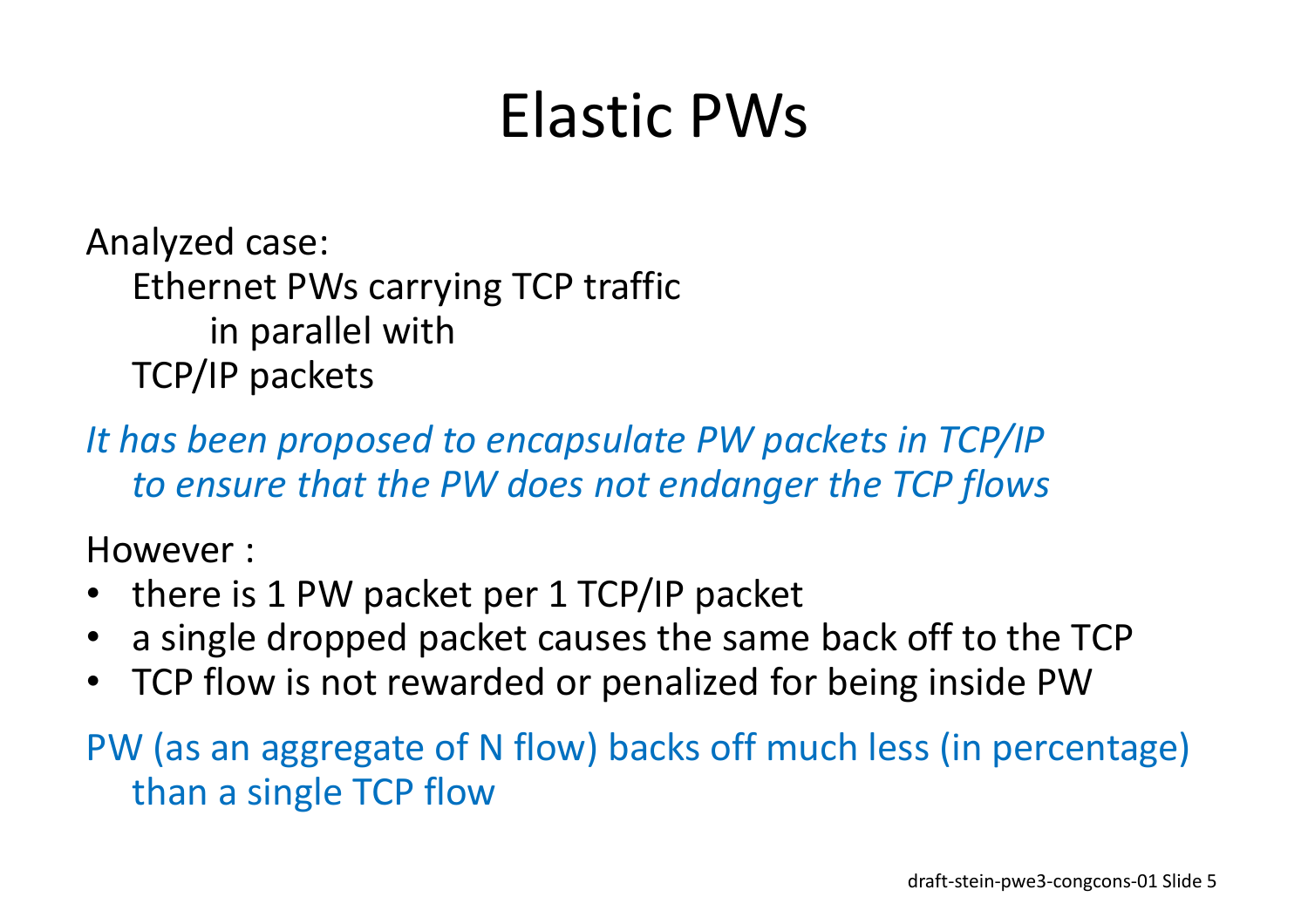# Inelastic PWs

Analyzed cases:

- •E1, T1, E3, T3 TDM services
- $\bullet$ SAToP or structure-aware encapsulations

Main idea

- TDM should have relatively low delay (N ms) •
- •SAToP service is valid for very low packet loss (0.5%?)
- $\bullet$ structure-aware transport valid for higher packet loss (2%)

We can compare constant BW of TDM PW with TCP's BW under the same delay and packet loss conditions

If TDM PW consumes same or less BW then it is "friendly"

See figures (from pdf version of draft) for when this condition is obeyed

When condition is not obeyed, PW may cause congestion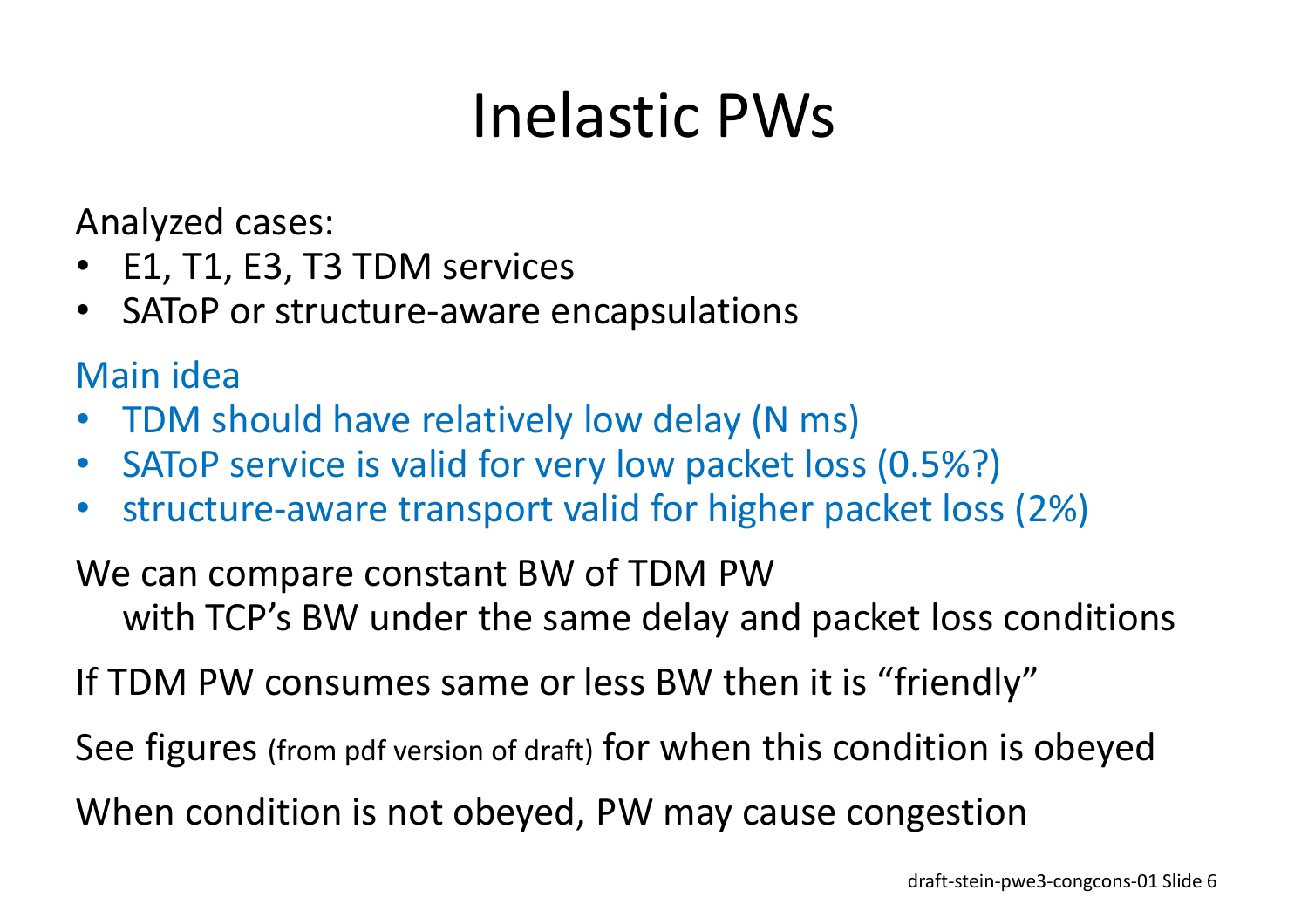# E1 / TCP compatibility regions



draft-stein-pwe3-congcons-01 Slide 7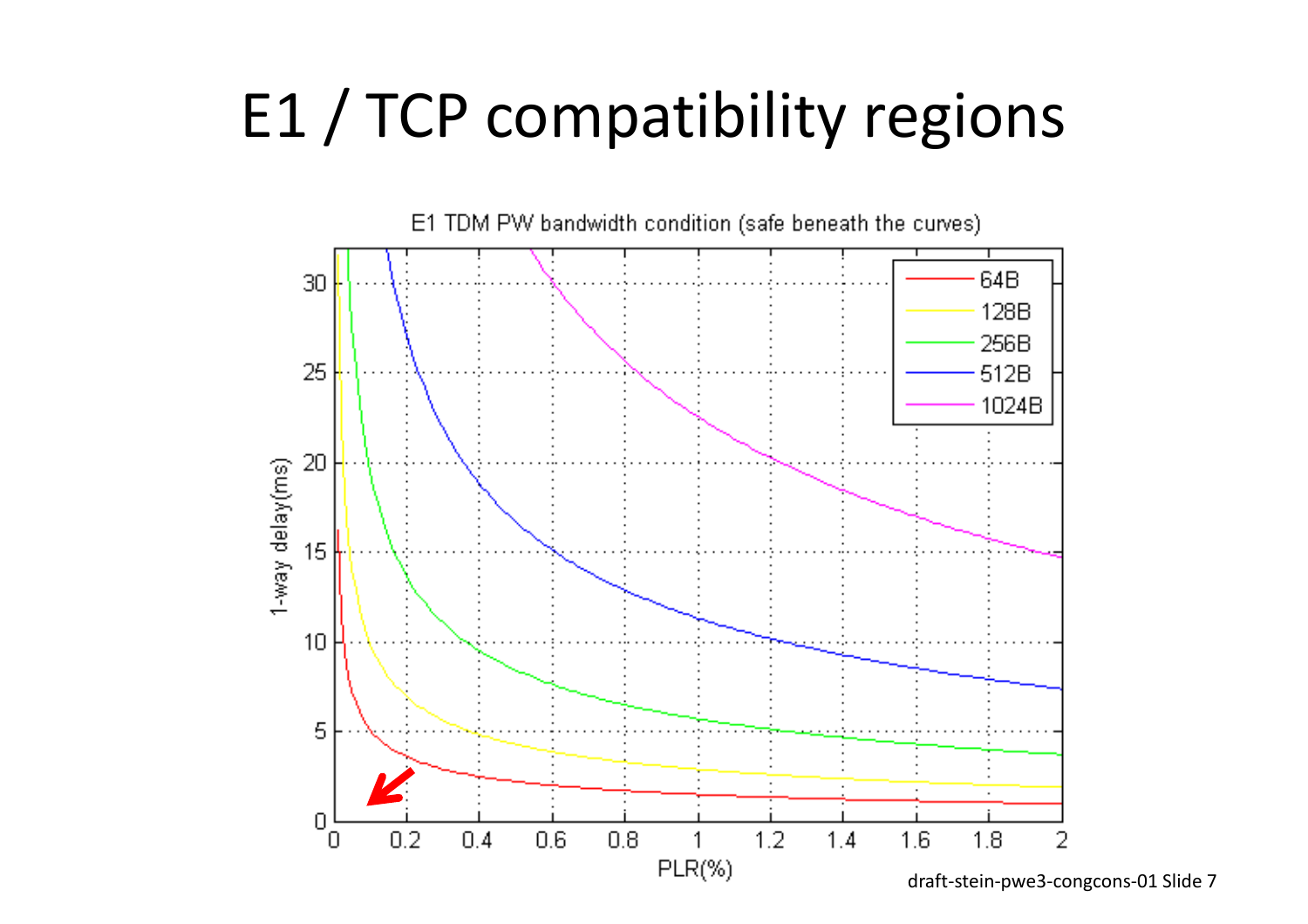# E3 / TCP compatibility regions



draft-stein-pwe3-congcons-01 Slide 8